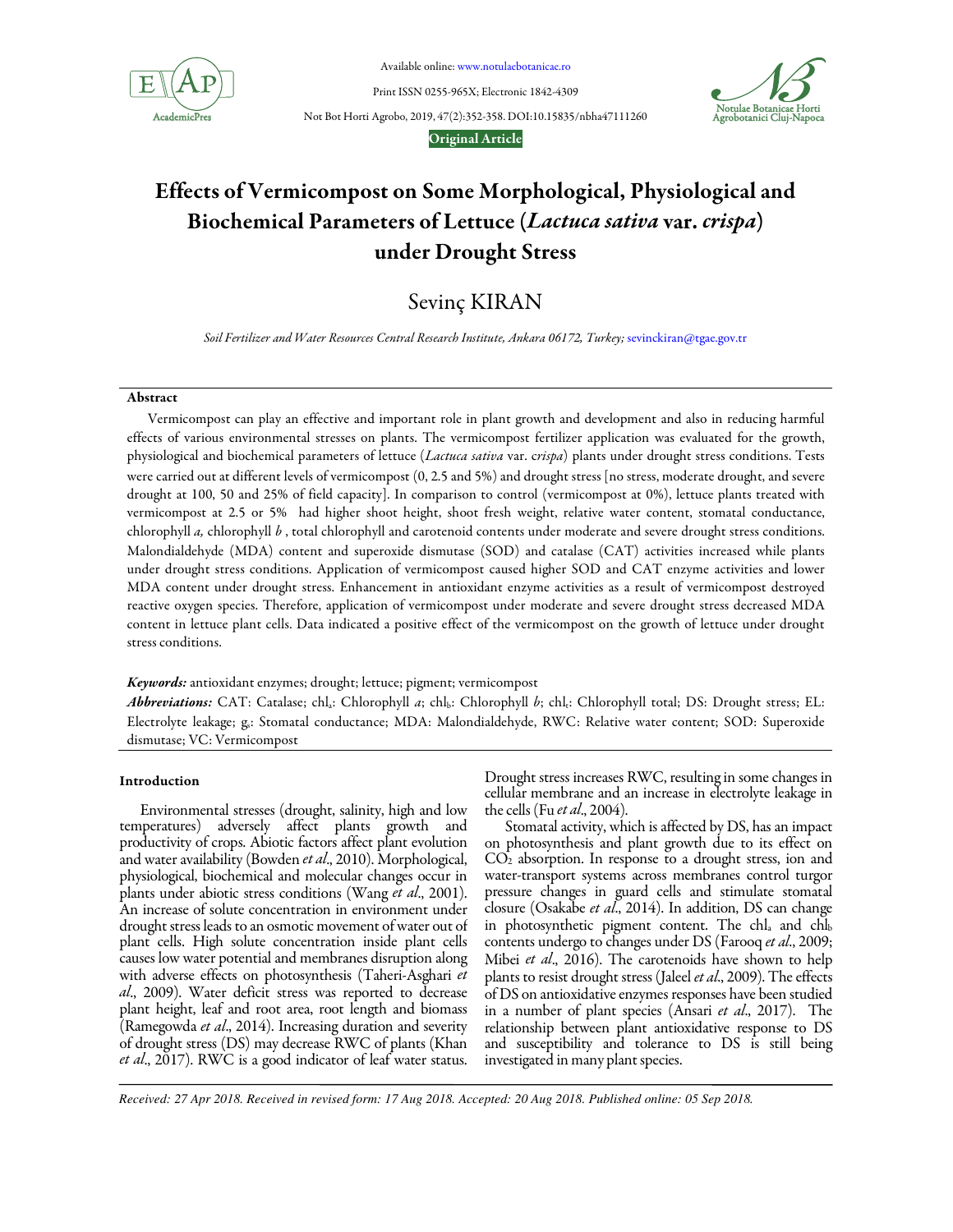Generally, DS leads to a decrease in growth of susceptible plants. A high leaf water content and shallow root system of leafy vegetables, in particularly lettuce, make these crops vulnerable to DS. DS affected lettuce plant growth and productivity. VC was reported to increase beneficial microbial populations and thus improve soil fertility, which is important for the performance of the field and horticultural crops (Kazeminasab *et al*., 2016). VC was suggested to increase tolerance of plants to drought as an ecological alternative due its simulative effect on protein synthesis and enzyme synthesis and/or activity in various plant organs (Muscolo *et al*., 2007; García *et al*., 2012). For this reason, the use of VC in plants with high water content, like lettuce, can contribute to sustainable agriculture at the same time as it can be grown in drought conditions. In this study, the effects of VC on morphological, physiological and biochemical characteristics of lettuce under drought stress conditions were investigated*.* Thus, it was tried to determine the potential usage of VC in growth of lettuce under DS conditions*.* 

# Materials and Methods

## *Plant materials and experimental treatments*

All plants were grown in Soil, Fertilizer and Water Resources Central Research Institute's greenhouse in Ankara (Turkey) from 24 March to the end of 10 July 2017. In the greenhouse, air temperature was set at 24/20 °C (day/night) and relative humidity, 50-55%. Commercial lettuce seeds were sown into a pot filled with vermiculite and perlite [1:1 (v/v)] until they germinated (24 March). At the 3-4 leaf stage, lettuce seedlings were transplanted into 7 L volume pots (25 cm diameter by 22 cm deep) containing soil and VC at different ratios. One plant was grown per pot during this experiment. Lettuce plants were subjected to four ratios of VC and soil as follows: DS 0%, 2.5% VC, 5% VC (w/w) under different DS conditions*.* The chemical characteristics of the soil and VC are given in Table 1. DS conditions were as follows DS: control (non-stress; 100% of field capacity-FC); moderate DS (50% of field capacity); severe DS (25% of field capacity)*.* Pots were irrigated based on the FC (soil moisture content). After 48 h of irrigation to the saturation point, and drainage of gravity water, each pot was weighed and considered as FC 100%*.* All FC levels (every day during the experiment) were separately weighed. The drought stress treatments were imposed 2 weeks after transplanting of seedlings to the pots (24 May). Plants were kept under these conditions for 46 days until harvest. After separating the shoot and root systems of each plant at harvest, they were used for morphological measurements.

The leaf samples were frozen in liquid nitrogen and stored at -80 °C until the physiological and biochemical analysis.

### *Morphological measurements*

60 days after transplanting, shoot height, fresh weight (fr wt), and dry weight (dry wt) of shoots were assessed in plant samples. The shoot samples were dried at 70 ℃ in an oven for 48 h to determine the dry wt.

# *Physiological analysis*

RWC, gs, photosynthetic pigments and electrolyte leakage percent were measured 40 days after transplanting.

RWC is determined in fresh leaf samples. Leaf samples were weighed (fr wt) and immediately floated on deionized distilled water for the next 8 h, in dark. After removing the excess surface water of leaf sample, turgid weight was determined (t wt). Leaf dry weight (dry wt) was recorded after drying leaf samples at 65 °C for 48 h. RWC was calculated using the following formula (Kaya and Higgs, 2003):

 $\text{RWC} = 100 \times \left[ \text{(fr wt - dry wt)} / \text{(t wt - dry wt)} \right]$ 

where: fr wt = fresh weight; dry wt = dry weight; t wt = turgid weight; g was determined by portable gas exchange measuring system leaf porometer (Model SC-1, Decagon). g<sup>s</sup> was measured in the second youngest leaf of the plants in each treatment every fifteen days. Measurements were performed between 12:00 noon and 1:00 p.m.

To determine electrolyte leakage, 0.1 g of fresh leaf samples were weighted and placed into vials containing 10 ml distilled deionized water. After closing, vials were placed in a water bath and maintained at 32 °C. After 2 hours, the initial electrical conductivity of the medium (EC1) was measured. After autoclaving at 121 °C for 20 min and cooling down to 25 °C, the electrical conductivity of the leaf samples (EC2) was re-measured. The electrolyte leakage (EL) was calculated using the following formula (Dionisio-Sese and Tobita, 1998):

 $EL = EC1 EC2^{-1} \times 100$ 

The method proposed by Lichtenthaler (1987), was used to measure chlorophyll (chl) and carotenoid contents. Fresh leaves (0.1 g) were mixed with 4 ml 80% acetone and centrifuged at 4000 rpm for 15 min. The absorbance of the supernatant was measured at 647, 664, and 470 nm using a spectrophotometer (Perkin Elmer Lambda- EZ200). The chl and carotenoid pigments contents  $(mg g<sup>-1</sup>)$  were estimated using the formulas as follows:

 $\text{chl}_a = 12.2\,\text{I} \left( \text{A}664 \right) - 2.79 \left( \text{A}647 \right)$  $\text{chl}_b = 21.21 \, (\text{A}647) - 5.1 \, (\text{A}664)$  $chl<sub>r</sub> = chl<sub>a</sub> + chl<sub>b</sub>$ Carotenoid= (1000 A470 - 1.8 chl<sub>a</sub> - 85.02 chl<sub>b</sub>) /198

Table 1. Soil and vermicompost (VC) properties

| Properties                       | Soil           | VC   |
|----------------------------------|----------------|------|
| Soil texture                     | Sand clay loam |      |
| pH                               | 7.75           | 8.1  |
| Electrical conductivity $(dS/m)$ | 1.28           | 6.5  |
| Organic matter (%)               | 0.54           | 65.5 |
| Nitrogen (%)                     | 0.18           | 2.2  |
| Phosphate (%)                    | 3.60           | 1.7  |
| Potash (%)                       | 0.86           | 1.5  |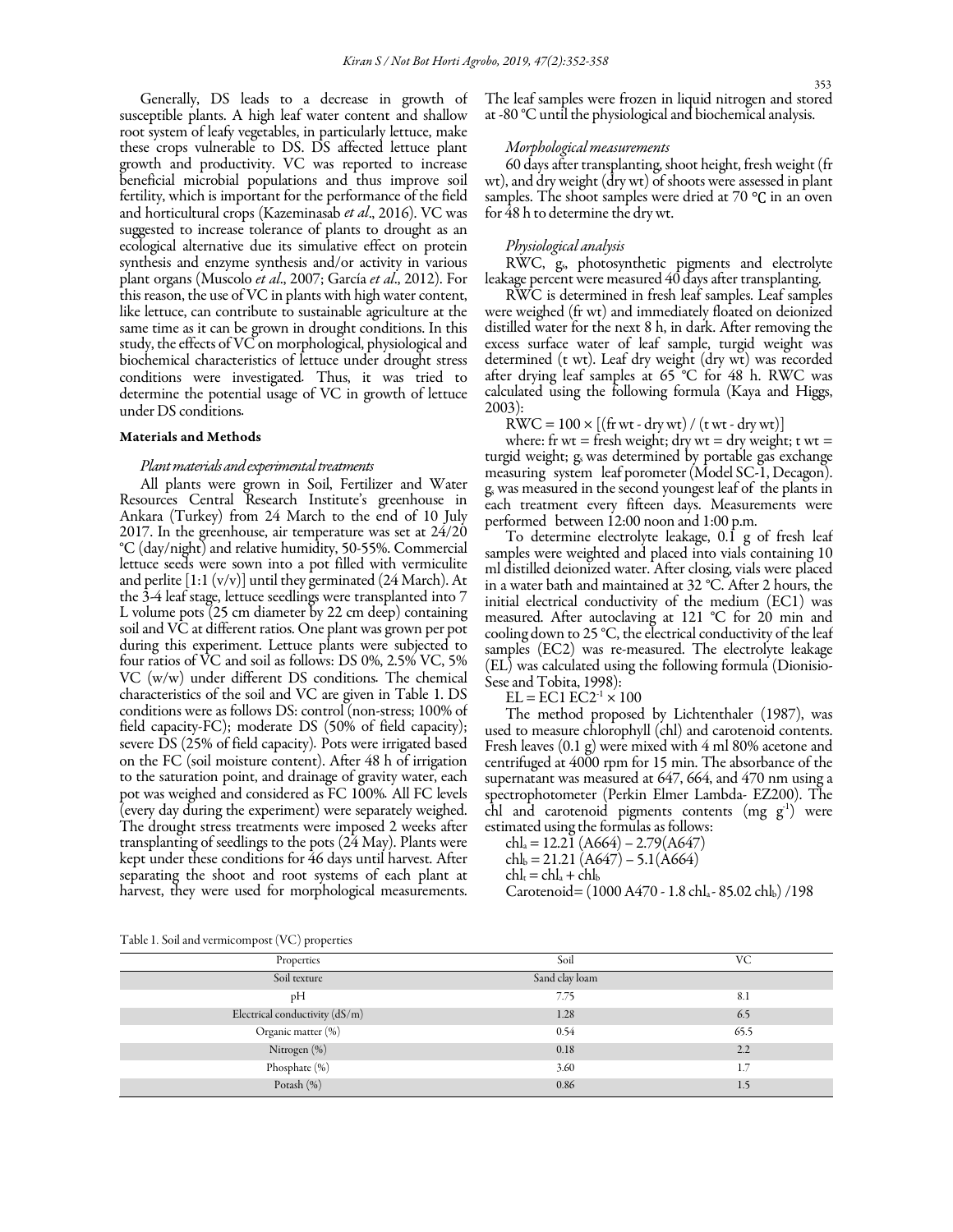## *Biochemical analysis*

Enzyme extraction was performed by homogenizing 1 g of fresh leaf samples in  $5$  mL of 0.1 mol  $1<sup>T</sup>$  potassium phosphate buffer (pH 6.8) containing 0.1 mmol  $l^1$  EDTA. After centrifugation at 12.000 rpm for 20 min at 4 °C, the supernatant was recovered and immediately used for the following enzyme assays. SOD activity was assayed according to the method by Beyer and Fridowich (1987), by monitoring the inhibition of photochemical reaction of nitro blue tetrazolium (NBT). The amount of enzyme required for the 50% inhibition of the reduction of NBT at 560 nm was defined as 1 unit of SOD activity. CAT activity was measured using the reaction mixture containing 2.6 ml of 25 mM Na-Phosphate buffer (pH 6.8), 400 µl of 10 mM H<sub>2</sub>O<sub>2</sub>, and 40 µl of enzyme by the method of Cakmak and Horst (1991). The decomposition of  $\rm H_2O_2$  was followed by the decline of absorbance at 240 nm.

Lipid peroxidation was determined by the MDA method in 200 mg fresh leaves (Lutts *et al*., 1996). MDA content was determined by measuring absorbance of the supernatant at 532 and 600 nm [Extinction coefficient: 155  $mM<sup>-1</sup>$  cm<sup>-1</sup>] and expressed as  $\mu$ mol g<sup>-1</sup> fr wt.

## *Experiment design and statistical analysis*

This research is conducted by applying completely randomized design, which consists of 2 factor and 4 replicates. Analysis of variance (ANOVA) was performed for statistical analysis of the data using MSTAT*-*C. Means were compared by Duncan's multiple range test ( $p < 0.05$ ).

## Results and Discussion

#### *Morphological parameters*

The results showed a significant effect of VC, DS and their interaction on shoot height ( $p < 0.05$ ) (Table 2). As the DS level increased, the shoot height showed a decreasing trend. However, VC applications under DS conditions increased the shoot height (Fig. 1A). Shoot height of 5% VC treated plants under moderate and severe drought stress was significantly higher than the respective controls. Studies have shown that the decrease in transpiration rate under water deficit stress significantly decreases plant height and dry matter content (Ramegowda *et al*., 2014). Bowden *et al*. (2010) found an increase in plant height as a result of the stimulation of auxin-like substances produced during VC consumption.

The results showed a significant effect of VC, DS and  $DS \times VC$  interaction on shoot fresh weight (Sfr wt) (p < 0.05) (Table 2). The fr wt of shoot decreased with the increasing raised DS level. The minimum fr wt was determined in the lowest irrigation regime (25% FC). This may be due to the decrease in the water consumption by the plant, thus leading to the decrease the absorption of nutrient elements of fr wt. Drought stress reduces plant growth through various physiological and biochemical processes. However, VC application increased the shoot fr wt (Fig. 1B). In agreement with our findings, Baghbani-Arani *et al*. (2017) reported the improvement of the shoot fr wt wt of plants by VC application. Bacteria present in VC promote plant growth- due to its positive effects on the nitrogen fixation, solubilization of nutrients, and production of growth hormones (Azarmi *et al*., 2008). It has also been reported that vermicomposting contains biological compounds such as aqueous extract, auxine and cytokinin (García Martinez *et al*., 2002).

 $DS \times VC$  interaction was not significant on shoot dry weight (Sdry wt) (p > 0.05) (Table 2). Compared to  $100\%$ FC treatment, the Sdry wt of plants decreased under DS condition. VC application increased the Sdry wt (Table 3) when the plants were irrigated with 100% FC treatment. A decrease in dry wt caused by DS is as a result of the joint effects of the osmotic stress, reduced  $CO<sub>2</sub>$  assimilation and a change in nutrient concentration (Junjittakarn *et al*., 2013). It appears that the use of VC enhances absorption of water and nutrients due to its potential to encourage microbial activity (Amiri *et al*., 2017).

## *Physiological parameters*

Table 2 presents the response of lettuce plant to DS and the effect of VC on RWC. A considerable difference in RWC was observed between the treatments of DS and VC (p < 0.05). Water-stressed plants showed a significant decrease in RWC in comparison to other treatments. Many studies showed that water stressed plants had lower RWC than non-stressed ones (Vassileva *et al*., 2011; Cetinkaya *et al*., 2014; Gulen *et al*.*,* 2018). The highest reduction was recorded in plants without VC under severe DS (25% FC) (Fig. 1C)*.* To determine the water status of crops under 100% FC or DS conditions, one of the potential indicators is RWC having strong correlation with plant water relation. VC fertilizer improved growth traits such as RWC in lemon balm plants (Kazeminasab *et al*., 2016). In our study, the rise of the RWC has come about as a result of the VC. This may be due to the balance between water loss and ion uptake*.* Bio-fertilizers play a significant role in the process of photosynthesis and promotes plant growth by increasing RWC and nitrogen uptake (Han and Lee, 2015). Moreover, VC plays an important role in physical and

 Table 2. ANOVA for morphological and some physiological parameters related to the traits of lettuce treated with vermicompost (VC) under drought stress (DS)

| Source of | df | <b>SH</b> | Sfr wt       | Sdry wt | <b>RWC</b> |         | EL    |
|-----------|----|-----------|--------------|---------|------------|---------|-------|
| variance  |    |           |              |         |            | $g_s$   |       |
| DS        | ∼  | **        | **           | **      | **         | **      | **    |
| VC        | ∼  | **        | $\star\star$ | **      | **         | **      | **    |
| DS xVC    | 4  |           | **           | ns      | **         | **      | ns    |
| Error     | 18 | 2.278     | 39.93        | 2.362   | 9.981      | 131.289 | 9.84  |
| $CV(\%)$  |    | 6.62      | 5.22         | 8.86    | 4.49       | 7.54    | 13.09 |

ns: Non significant, \*\* and \*, significant in 1% and 5% area. Shoot height (SH), shoot fresh weight (Sfr wt), shoot dry weight (Sdry wt), relative water content (RWC),<br>stomatal conductance (gs), electrolyte leakage (EL).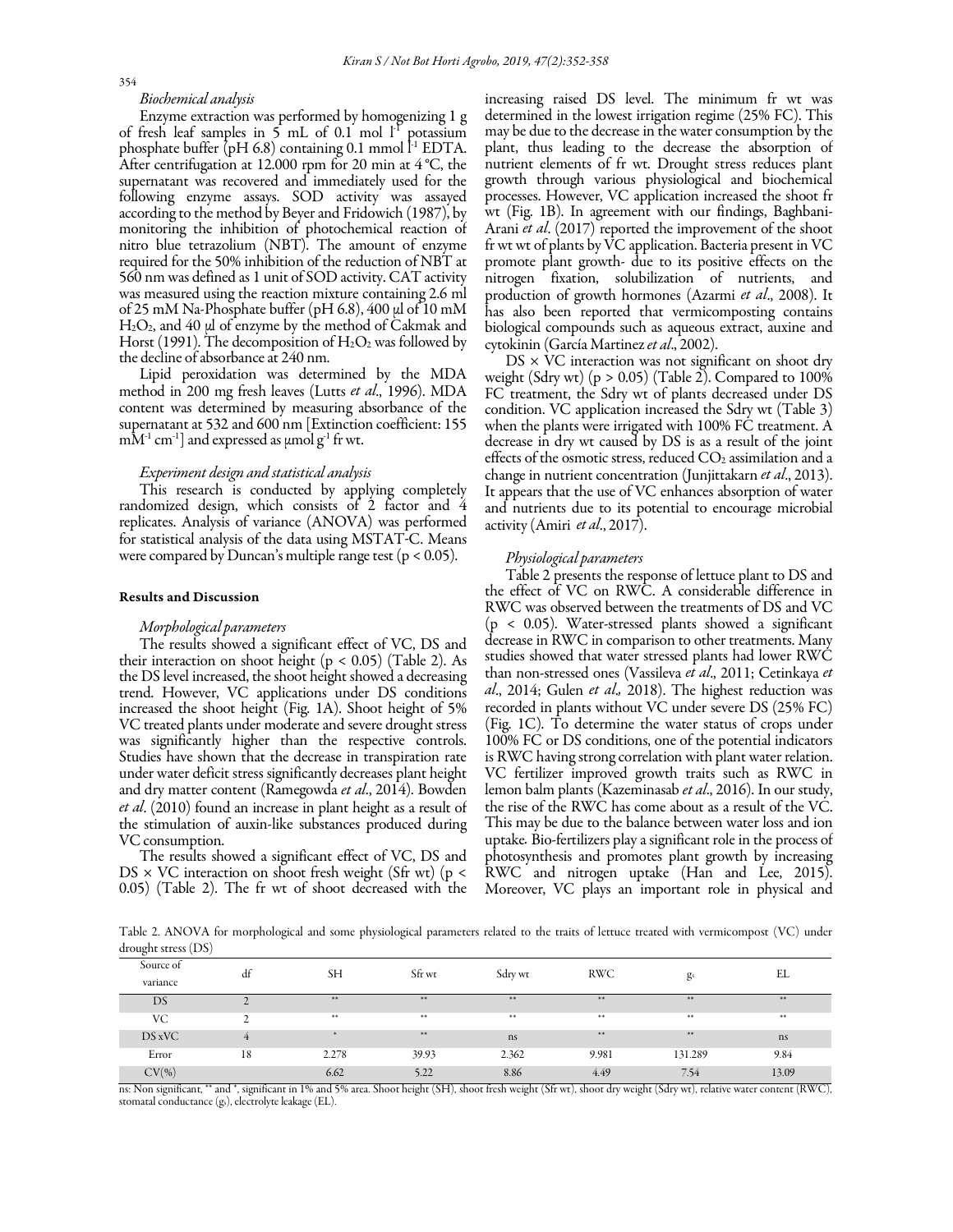

Fig. 1. Effect of drought stress (DS) and vermicompost (VC) interaction on shoot height (A), shoot fresh weight (B), relative water content (RWC) (C), stomatal conductance (D), chlorophyll *b* (E) and total chlorophyll (F) contents. Means followed by the different letter are significantly different (p<0.05). DS conditions are as follows 100% field capacity (FC), 50% FC and 25% FC

hydraulic features of the soil texture, aeration, soil compaction and thus enhances more water and nutrients uptake by plants from their surrounding areas of root zone (Kashem *et al*., 2015).

 $DS \times VC$  interaction was significant on g<sub>s</sub> (p < 0.05). g<sub>s</sub> of lettuce leaves decreased significantly under severe DS as, compared to 100% FC conditions (Table 2).  $g_s$  plant treated with 5% VC at 50% FC and 25% FC of irrigation regime exhibited higher values than other treatments (Fig. 1D). Important effects of DS on plants includes the decrease in leaf water potential and turgor loss, closure of stomata and decrease in internal  $C\tilde{O}_2$  concentration and  $CO_2$ assimilation (Rahbarian *et al*., 2011; Cetinkaya *et al*., 2014). VC limits stomata closure and increases  $CO<sub>2</sub>$  supply necessary for photosynthesis due to fact that it has highly porous texture and high capacity for ventilation, proper drainage and water storage (Arancon *et al*., 2004). Also, as a result of VC application, increase in g<sub>s</sub> can depend on increase in leaf relative humidity content.

The results obtained indicated no significant interaction effect between DS and VC treatment on electrolyte leakage  $(p > 0.05)$  (Table 2). The reduced water availability under moderate and severe DS conditions caused significant increase in electrolyte leakage (Table 3). Application of VC caused a reduction in electrolyte leakage in plants subjected to DS.

 $DS \times VC$  interaction was not significant on chl<sub>a</sub> content  $(p > 0.05)$  (Table 4). A reduction in water availability (from 100% FC to 25% FC treatment) led to significant decrease in leaf chl<sup>a</sup> content (Table 3). The 5% VC treated plants had the highest leaf chl<sup>a</sup> content, whereas the control (VC free) had the lowest leaf chl<sub>a</sub> content. Moreover, the interaction effects of DS and VC on the chl $_b$  and chl $_t$ contents were significant  $(p < 0.05)$  (Table 4). The chl and chl<sup>t</sup> contents decreased under DS. Under moderate DS (50% FC) plants treated with 2*.*5 and 5% VC showed a significant increase in chl<sub>b</sub> content, compared to control treatment (Fig. 1E). However, 5% VC*-*treated was not sufficient to increase chl<sub>b</sub> content under severe drought (25% FC). The chl $_{t}$  content demonstrated a downward trend in response to a decrease in DS; however, VC application prevented the decrease in  $\text{ch}\mathbf{l}_{t}$  (Fig. 1F). Thus, the highest  $\text{chl}_{t}$  content was observed in the plant treated with 5% VC moderate stress (50% FC). The lowest chl<sub>t</sub> content was observed in the control treatment under severe DS (25% FC). Data indicated a decrease in leaf RWC with increasing DS. This may be due to the destruction of chloroplast and chlorophyll loss under DS. Reactive oxygen species (ROS) cause peroxidation and therefore degradation of chl pigments (Ramírez *et al*., 2014). Obtained results showed that leaf chl<sup>b</sup> content decreased with increased DS, but V application increased the leaf chl<sub>b</sub> content. The delay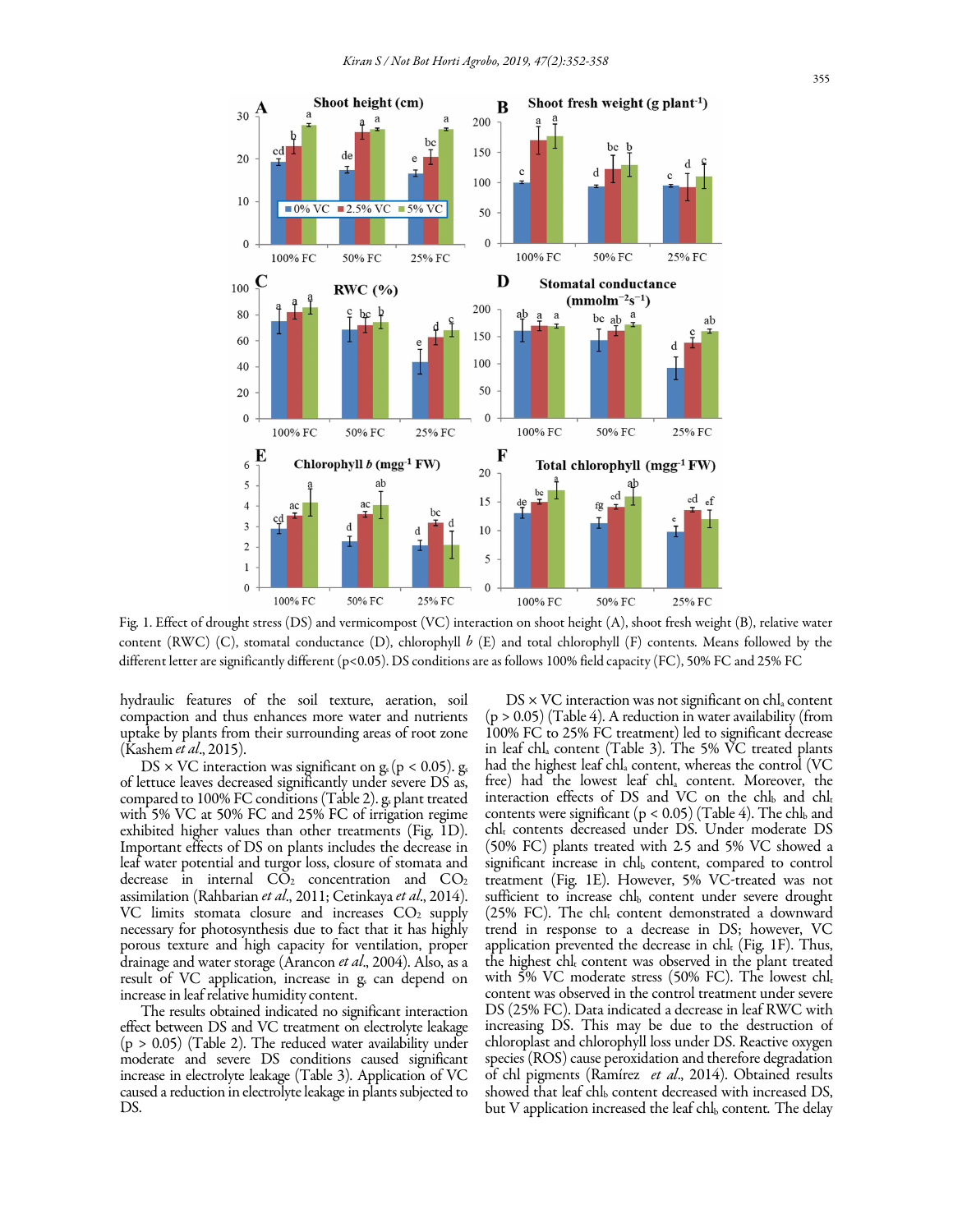in the destruction of photosynthetic pigments by VC application can be attributed to improved water efficiency. Previous reports have shown that VC application improved chlt content in different plants such as *Melissa officinalis* L. (Kazeminasab *et al*., 2016) under DS conditions.

 $DS \times VC$  treatments interaction was significant on carotenoid content ( $p < 0.05$ ) (Table 4). In this study, carotenoid content decreased under water deficit conditions. Under moderato and severe DS (50% and 25% FC) were at the same level in carotenoid content. ROS activity can cause the loss of pigments such as chlorophyll and carotenoid. A decrease in contents of chl<sub>a</sub>, chl<sub>b</sub> and carotenoids under DS in chickpea has also been reported (Baghbani-Arani *et al*., 2017). Obtained results showed that moderate and severe DS increases substantially the carotenoid content for all VC treaded over the control (Fig. 2A). VC application may have contributed to the further synthesis of carotenoids in stressed plants. The chl content is generally believed to be proportional to the amount of carotenoids that protect it (Amiri *et al*., 2017) thus; the increase in the carotenoid content for different VC treated can be attributed to the increase in chl synthesis.

## *Biochemical parameters*

DS, VC treatments and their interaction showed significant effects on MDA ( $p < 0.05$ ) (Table 4). An increase in DS intensity (50 and 25% FC) led to increase leaf MDA content (Fig. 2B). Plants treated with VC under DS conditions exhibited lower values of lipid peroxidation than non-VC treated plants under DS condition. The 2.5 and 5% V applications have similar effect on lipid peroxidation under both DS conditions. The data indicate that VC treatment reduced effects of DS condition on the plants. MDA is a product of membrane lipid peroxidation and, considered a reliable marker of oxidative stress. It is routinely used to assess the degree of stress induced by oxidative damage in plants (Nayyar and Gupta, 2006). MDA levels increased in response to increasing stress level. The application of VC in rice under DS alleviated some of the deleterious stress-related effects on plant development (Patade *et al*., 2011; García *et al*., 2012). Findings obtained indicated a beneficial effect of VC on lettuce plant under DS plants. This may be as a result of a reduction in the ROS and membrane injury in response to DS.

Water shortages can cause oxidative damage. Antioxidative enzymes such as SOD and CAT alleviate the adverse effects of oxidative stress on plants. DS, VC treatments and their interaction significantly affected SOD and CAT contents  $(p < 0.05)$  (Table 4). Fig. 2C and Fig. 2D show that increase in VC levels under DS led an increase in SOD and CAT contents of leaves, compared to control (100% FC and without VC). The highest SOD enzyme activity was determined in plants treated with 5% VC under DS (50% and 25% FC)*.* CAT enzyme activity was highest in plants treated with 2.5 and 5% VC under DS (25% FC) SOD and CAT enzyme activities were induced when plants supplemented with VC under moderate and severe DS. Enhancement of SOD and CAT activities in VC treated plants may be induced by the drought resistance of lettuce plants*.* Application of VC can be used as a growth regulator which improves plant growth and enhanced stress tolerance. VC application may increase the uptake of ions such as K and Ca in the plant. Indeed, Andersen *et al*. (1992) reported that Ca acts as an activator for the enzyme and K inhibits plant damage by reducing transpiration*.* Higher activity of CAT and SOD decreased ROS level in cell, therefore; increased the stability of membranes and reduced lipid peroxidation. VC application increased SOD and CAT enzyme activities in the rice plants under drought stress (García *et al*., 2014; Wang *et al*., 2017).

Table 3. Comparison of mean effects of vermicompost (VC) and drought stress (DS)

| Traits treatments | Sdry wt, g plant <sup>-1</sup> | EL, %              | chla, mg g <sup>-1</sup> fr wt |  |
|-------------------|--------------------------------|--------------------|--------------------------------|--|
| DS                |                                |                    |                                |  |
| 100% FC           | 19.05 <sup>a</sup>             | 18.96 <sup>b</sup> | 11.50 <sup>a</sup>             |  |
| 50% FC            | $17.632$ <sup>a</sup>          | 23.27 <sup>b</sup> | 10.51 <sup>b</sup>             |  |
| 25% FC            | 15.330 <sup>b</sup>            | 29.70 <sup>a</sup> | 9.38 <sup>c</sup>              |  |
| VC                |                                |                    |                                |  |
| $\Omega$          | 10.68 <sup>c</sup>             | 31.98 <sup>a</sup> | 9.00 <sup>b</sup>              |  |
| 2.5%              | 17.02 <sup>b</sup>             | 22.17 <sup>b</sup> | 10.82 <sup>a</sup>             |  |
| 5%                | 24.32 <sup>a</sup>             | 17.94 <sup>b</sup> | 11.57 <sup>a</sup>             |  |

Within each column, means followed by the same letter do not differ significantly at p<0.05. Shoot dry weight (Sdry wt), chlorophyll a (chla), electrolyte leakage (EL).

Table 4. ANOVA for pigment contents, MDA, SOD and CAT enzymes related to the traits of lettuce treated with vermicompost (VC) under drought stress (DS)

| Source of<br>. .<br>variance | dt | chla         | chlь  | chl       | Carotenoid         | <b>MDA</b>   | SOD    | <b>CAT</b> |
|------------------------------|----|--------------|-------|-----------|--------------------|--------------|--------|------------|
| DS                           |    | **           | **    | **        | 米米                 | **           | **     | **         |
| VC                           |    | $\star\star$ | **    | **        | **                 | $\star\star$ | **     | **         |
| DS xVC                       |    | ns           |       |           |                    | **           | **     | **         |
| Error                        | 18 | 1.00         | 0.26  | 0.85      | 0.09               | 0.53         | 124.58 | 194.23     |
| $CV(\% )$                    |    | 9.58         | 16.42 | 6.81<br>. | 8.13<br>. <b>.</b> | 7.70<br>.    | 11.25  | 10.22      |

ns: Non significant, \*\* and \*, significant in 1% and 5% area. Chlorophyll *a* (chla), chlorophyll *b* (chla); chlorophyll total (chlt), malondialdehyde (MDA), superoxide dismutase (SOD), catalase (CAT).

356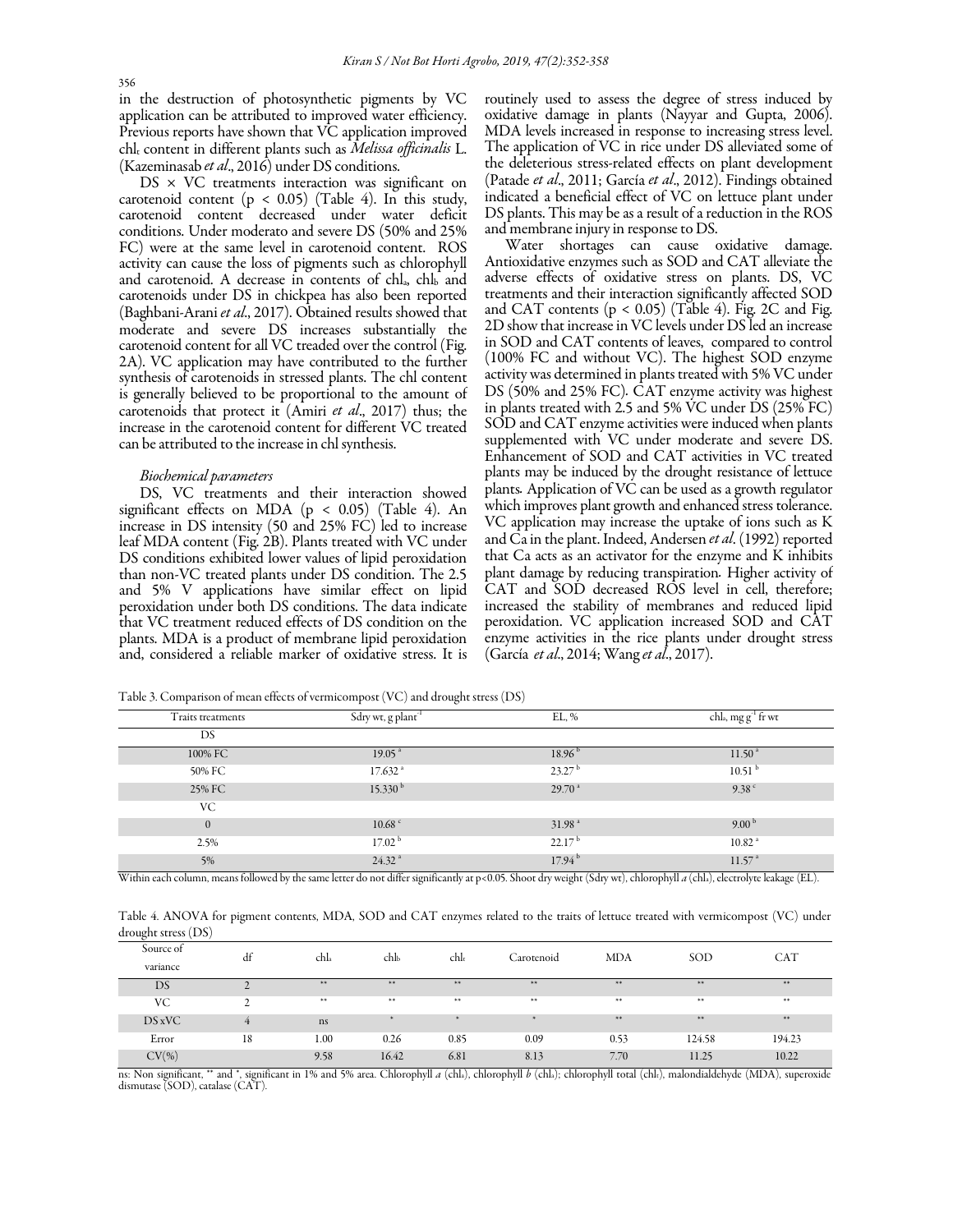

Fig. 2. Effect of drought stress (DS) and vermicompost (VC) interaction on carotenoid (A) and malondialdehyde (MDA) (B) contents, superoxide dismutase-SOD (C) and catalase CAT (D) enzym activities. Means followed by the different letter are significantly different (p<0.05). DS conditions are as follows 100% field capacity (FC), 50% FC and 25% FC

# Conclusions

Lettuce is sensitive to drought, which has adverse effects on morphological and physiological characteristics. VC at different ratios can increase lettuce growth in non-stress environment. In this study, we observed VC applications alleviated the adverse effects of DS on lettuce plant growth and related physiological process. VC improved plant growth under moderate and severe DS conditions. However, at 5% VC severe drought (25% FC), shoot height, Sfr wt, RWC, g, and SOD enzyme activity were more effective than 2.5% VC and contributed to plant tolerance to drought. The beneficial effect of VC may be due to not only providing nutrient into the soil, but also containing the plant growth regulators or microorganisms which can change the soil structure and have positive effect on plant growth.

#### Acknowledgements

This research did not receive a specific grant from any funding organization in the public or commercial sectors. In addition, the author would like to thank the Center for Research on Soil Fertilizers and Water Resources for providing the working environment and facilities for this study.

## References

Amiri H, Ismaili A, Hosseinzadeh SR (2017). Influence of vermicompost fertilizer and water deficit stress on morpho-physiological features of chickpea (*Cicer arietinum* L. cv. Karaj). Compost Science & Utilization 25:152-165.

- Andersen MN, Jensen CR, Lösch R (1992). The interaction effects of potassium and drought in field-grown barley. 1. Yield water-use efficiency and growth. Acta Agriculturae Scandinavica. Section B. Soil and Plant Science 42:34-44.
- Ansari WA, Atri N, Singh B, Pandey S (2017). Changes in antioxidant enzyme activities and gene expression in two muskmelon genotypes under progressive water stress. Biologia Plantarum6:333-341.
- Arancon NQ, Edwards CI, Bierman P, Welch C, Metzger TD (2004). Influences of vermicomposts on field strawberries: 1. Effect on growth and yields. Bioresource Technology 93:145-153.
- Azarmi R, Giglou MT, Taleshmikail RD (2008). Influence of vermicompost on soil chemical and physical properties in tomato (*Lycopersicon esculentum*) field. African Journal of Biotechnology 7:2397-2401.
- Baghbani-Arani A, Modarres-Sanavya SA M, Mashhadi-Akbar-Boojar M, Mokhtassi-Bidgolia A (2017). Towards improving the agronomic performance, chlorophyll fluorescence parameters and pigments in fenugreek using zeolite and vermicompost under deficit water stress. Industrial Crops and Products 109:346-357.
- Beyer WF, Fridovich I (1987). Assaying for superoxide disniutase activity: some large consequences of minor changes in conditions. Analytical Biochemistry 161:559-566.
- Bowden C, Evanylo GK, Zhang X, Ervin EH, Seiler JR (2010). Soil carbon and physiological responses of corn and soybean to organic amendments. Compost Science & Utilization 18:162-173.
- Cakmak I, Horst W (1991). Effect of aluminum on lipid peroxidation, superoxide dismutase, catalase and peroxidase activities in root tip of soybean (*Glycine max*). Plant Physiology 83:463-468.